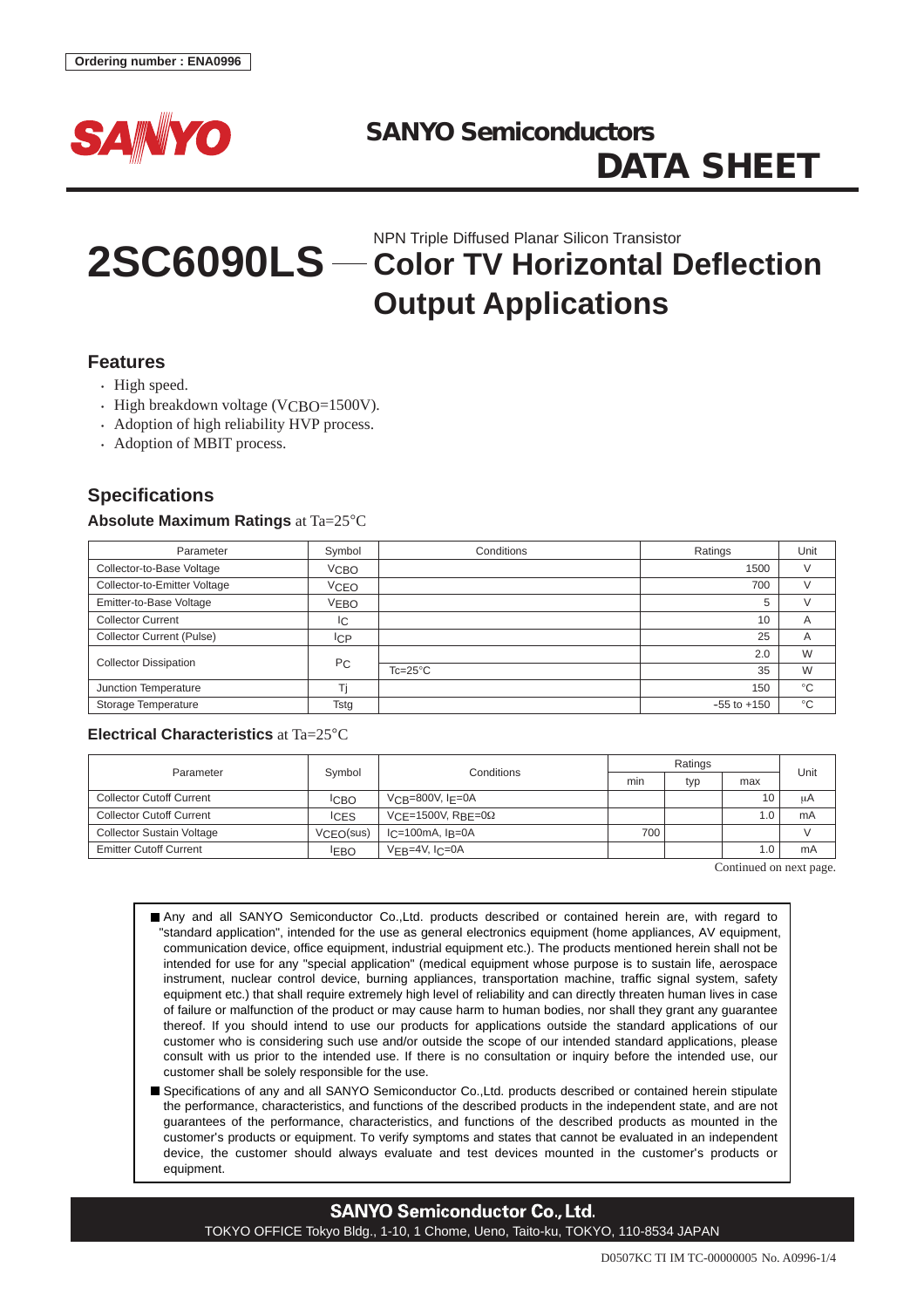| Continued from preceding page.          |          |                          |         |     |     |      |
|-----------------------------------------|----------|--------------------------|---------|-----|-----|------|
| Parameter                               | Symbol   | Conditions               | Ratings |     |     | Unit |
|                                         |          |                          | min     | typ | max |      |
| Collector-to-Emitter Saturation Voltage | VCE(sat) | $IC=7.2A, IB=1.44A$      |         |     |     |      |
| Base-to-Emitter Saturation Voltage      | VBF(sat) | $IC=7.2A$ , $IB=1.44A$   |         |     | 5.، |      |
| DC Current Gain                         | hFE1     | $VCF=5V$ , $ICF=1A$      | 15      |     |     |      |
|                                         | hFE2     | $VCF=5V$ , $IC=8A$       | 5       |     |     |      |
| Fall Time                               | tŧ       | $IC=5A, IR1=1A, IR2=-2A$ |         |     | 0.2 | μS   |

### **Package Dimensions Contract Circuit** Package Dimensions Circuit

unit : mm (typ) 7509-003

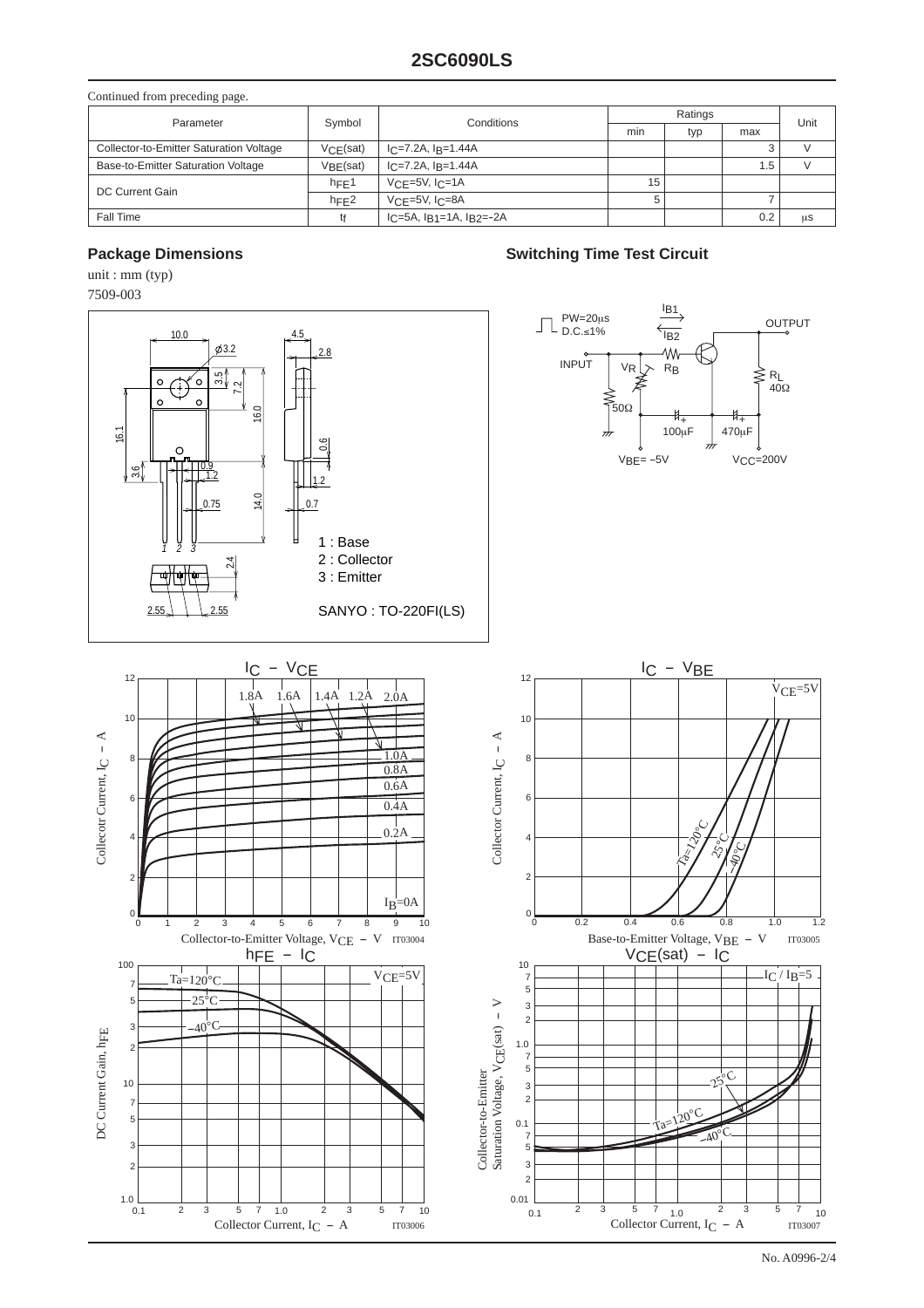